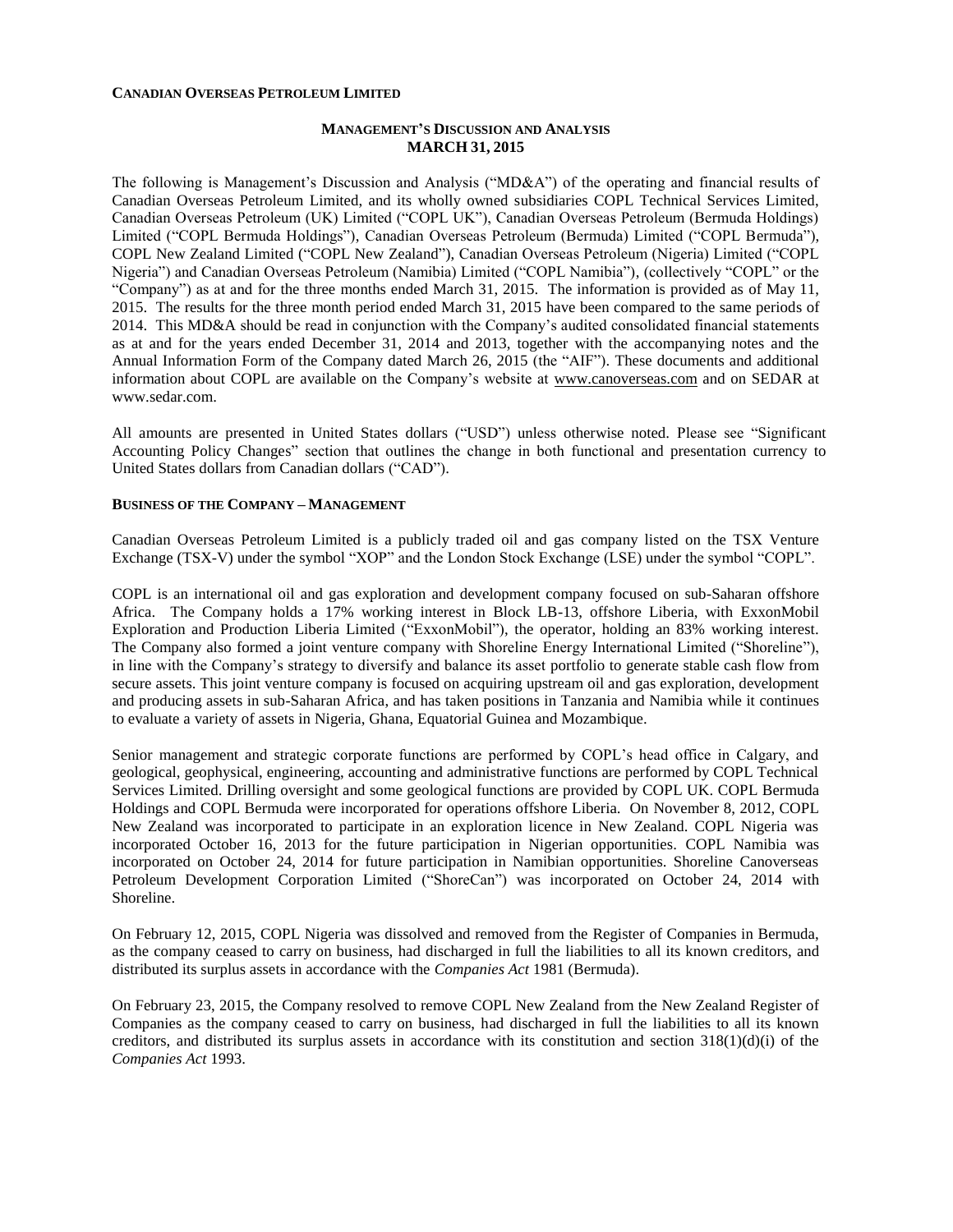# **FORWARD-LOOKING INFORMATION AND STATEMENTS**

This MD&A contains forward-looking statements relating to future events or future performance. In some cases, forward-looking information and forward-looking statements can be identified by terminology such as "may", "will", "should", "expects", "projects", "plans", "anticipates", "potential", "intend", "believe" and similar expressions. These statements represent management's expectations or beliefs concerning, among other things, future operating results and various components thereof or the economic performance of COPL. The projections, estimates and beliefs contained in such forward-looking statements necessarily involve known and unknown risks and uncertainties, including the business risks discussed in this MD&A as at and for the twelve months ended December 31, 2014, which may cause actual performance and financial results in future periods to differ materially from any projections of future performance or results expressed or implied by such forwardlooking statements. Operating conditions and weather can have a significant effect on the timing of events. Accordingly, readers are cautioned that events or circumstances could cause results to differ materially from those predicted.

Forward-looking statements included or incorporated by reference in this document include statements with respect to:

- the Company's current strategy to establish and grow an oil and gas business (the "Overview and Overall Performance", "Outlook", and "Liquidity and Capital Resources" sections);
- the Company's ability to raise capital and obtain the financing necessary to develop profitable oil operations (the "Overview and Overall Performance", "Outlook" and "Liquidity and Capital Resources" sections);
- the Company's assumptions in respect of the calculation of stock-based compensation and valuation of Warrants (as defined herein) (the "Stock-Based Compensation Expense" section);
- the Company's ability to manage its financial and operational risks (the "Overview and Overall Performance", "Financial Instruments", "Commitments and Contractual Obligations" and "Liquidity and Capital Resources" sections); and
- the Company's expectations regarding changes in accounting policies and the impact on the Company and its financial statements ("Significant Accounting Policy Changes").

The Company's MD&A and AIF for the year ended December 31, 2014 describe major risks, material assumptions and other factors related to forward-looking information and forward-looking statements that could influence actual results and are incorporated herein by reference. These risks, assumptions and other factors have been provided for readers to gain a more complete perspective on COPL's future operations. However, readers should be cautioned that the list of factors is not exhaustive and that this information may not be appropriate for other purposes. Forward-looking information and forward-looking statements included or incorporated by reference in this MD&A are valid only as at the date of this MD&A, and the Company does not intend to update or revise these forward-looking statements and forward-looking information except as required by applicable securities laws. The forward-looking information and forward-looking statements contained in this MD&A are expressly qualified by this cautionary statement.

### **OVERVIEW AND OVERALL PERFORMANCE \***

In the first quarter of 2015, the Company continued to identify, evaluate and pursue exploration and development opportunities in Tanzania, Namibia, Nigeria, Ghana, Equatorial Guinea and Mozambique. The Company also continued working with ExxonMobil on technical analysis and review related to the offshore interest in Liberia. The Company is focused on offshore opportunities that its seasoned technical team has strength in evaluating and developing.

### *Liberia*

On April 5, 2013, following the Liberian Legislature's ratification of the Production Sharing Contract governing Block LB-13 offshore Liberia, the closing and completion of previously announced transactions between the Company's subsidiary COPL Bermuda and ExxonMobil occurred. The Company holds a 17% working interest in Block LB-13, with the remaining 83% being held by ExxonMobil, who is the operator under this license. As previously announced, the Company's share of all joint interest costs and the gross drilling costs up to \$120 million is carried by ExxonMobil.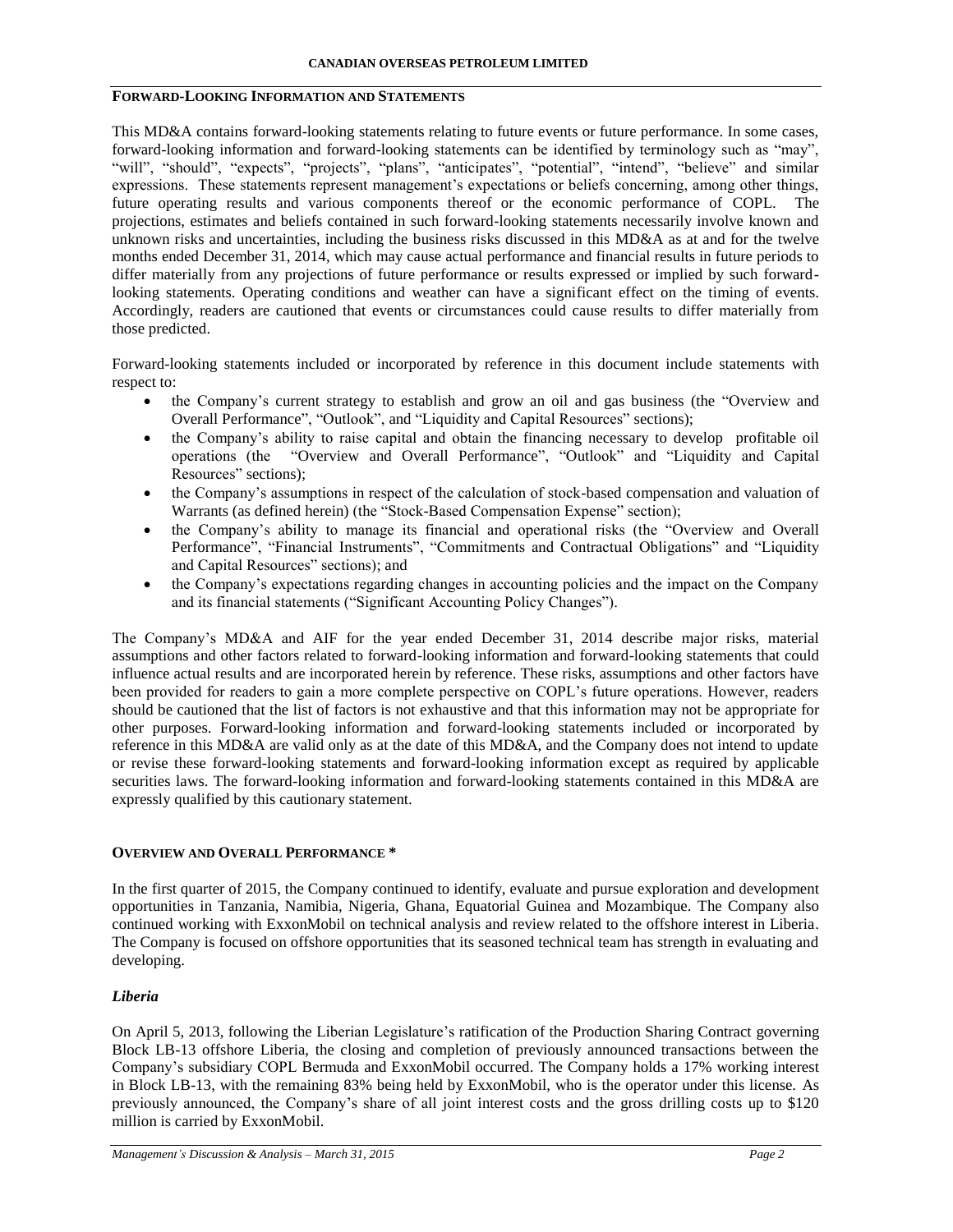# **OVERVIEW AND OVERALL PERFORMANCE\* (CONTINUED)**

The Company and ExxonMobil remain committed to completing the work program and obligations for the Block LB-13 project when the situation in Liberia improves. Drilling on Block LB-13 has been delayed due to the Ebola virus outbreak in the region, resulting in a reduced presence of expatriates in the country. The Company is aware of the regional threat of the Ebola virus on its operations. The affected countries include Guinea, Liberia, Sierra Leone and Nigeria. On July 23, 2014, the Company announced that the drilling program in Liberia had been suspended due to the Ebola outbreak in the region. On May 9, 2015 the World Health Organization declared Liberia Ebola free. At this time, it is not known when the drilling program will be able to resume. As the Company is not the operator of Block LB-13, it will likely have limited control over the timing of a resumption of the drilling program. The operator has told the Company that the Ebola free declaration is the first step in the return of its expatriate employees into Liberia, and the recommencement of the well planning process and securing of all permits from the agencies of the Government of Liberia to allow drilling to commence. The Company will provide further information as future events may require.

### *Expansion of sub-Saharan Portfolio*

As part of the Company's stated strategy to expand its interests and to generate stable cash flow from secure assets, the Company continues to assess opportunities in sub-Saharan Africa.

The Company and Shoreline, an unrelated company, incorporated ShoreCan in October 2014 in Bermuda to focus on acquisitions of upstream oil and gas exploration, development and producing assets in sub-Saharan Africa. Both partners hold a 50% interest in the jointly controlled entitiy.

On February 20, 2015, ShoreCan entered into a commercial acquisition, ratified by the Ministry of Energy in Namibia, of an 80% interest in three blocks offshore Namibia. The blocks are defined as 1708, 1709 and 1808 in the Namibe Basin. Situated north of the Walvis ridge on the Namibian/Angolan border, they are deepwater blocks on which ShoreCan will commence geological and geophysical evaluations on.

On March 4, 2015, ShoreCan entered into a farm-in option agreement to acquire a 60% participating interest in the Petroleum Exploration License and Petroleum Agreement with respect to the Kimbiji and Latham offshore Blocks in Tanzania. Identified as the Latham License Area and the Kimbiji License Area, they extend from the shore to offshore depths of approximately 500 to 1000 meters. On exercise of the option and receipt of approval from the Tanzanian authorities, ShoreCan will assume operatorship of these offshore blocks. Currently ShoreCan is evaluating the historic 2D seismic and regional information.

As well, ShoreCan continues to hold its bid open as the operator of a consortium for a block in the offshore waters in the Republic of Ghana. As more developments occur, the Company intends to update the market on its activities.

### *New Zealand*

On February 23, 2015, the Company resolved to remove COPL New Zealand from the New Zealand Register of Companies as the company ceased to carry on business, had discharged in full the liabilities to all its known creditors, and distributed its surplus assets in accordance with its constitution and section  $318(1)(d)(i)$  of the *Companies Act* 1993 (New Zealand). Management does not expect that there will be any effect of this dissolution on current operations because of its expansion of the Company's sub-Saharan portfolio.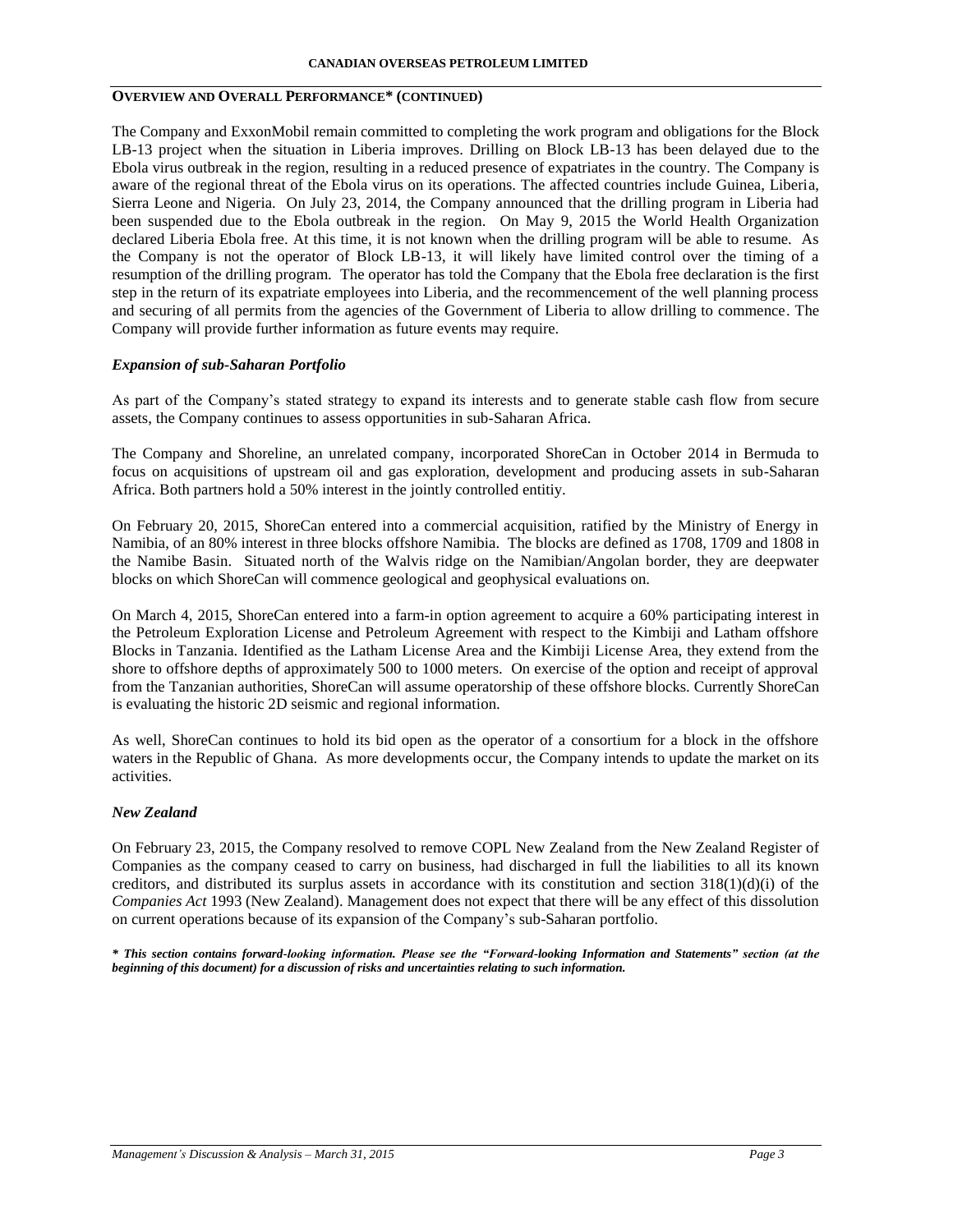# **FINANCIAL SUMMARY**

During the first quarter of 2015, the Company incurred pre-licence costs of approximately \$50,000 for the three months ended March 31, 2015, compared to \$0.3 million for the same period ended March 31, 2014.

General and administrative costs were \$1.5 million for the three months ended March 31, 2015 (net of \$54,000 of costs allocated to exploration projects) compared to \$1.2 million for the same period in 2014 (net of \$0.2 million of costs allocated to exploration projects). The Company recognized interest income of approximately \$8,000 for the three months ended March 31, 2015, compared to \$5,000 in the same period in 2014. A foreign exchange loss of \$0.4 million was recognized for the three months ended March 31, 2015, compared to a foreign exchange gain of \$0.6 million in the same period in 2014. There was a loss on the Company's investment in ShoreCan of \$0.2 million for the three months ended March 31, 2015, compared to \$nil in the same period in 2014. As a result, the Company's loss amounted to \$2.1 million for the three months ended March 31, 2015, compared to a loss of \$1.5 million for the three months ended March 31, 2014.

As at March 31, 2015, the Company's cash and cash equivalents amounted to \$2.5 million. Cash used in investing activities amounted \$0.4 million for the three months ended March 31, 2015 compared to \$0.1 million for the same period in 2014. Cash used in operating activities amounted to \$1.5 million for the three months ended March 31, 2015 compared to \$0.7 million for the same period in 2014. Cash used in financing activities amounts to \$nil for the three months ended March 31, 2015 compared to \$0.4 million for the same period in 2014.

#### **OUTLOOK \***

The Company's strategy is to grow its oil and gas business by farming into, and/or acquiring interests in, exploration, unappraised and/or undeveloped assets.

The Company's short-term operations will focus on:

- working with ExxonMobil to progress the planning of future drill locations in Liberia; and
- working to successfully conclude the variety of new opportunities available in sub-Saharan Africa including Tanzania, Namibia, Nigeria, Ghana, Equatorial Guinea and Mozambique.

Currently the Company does not have material cash inflows and/or adequate financing to develop profitable operations. The Company is pursuing exploration projects that, if successful, will require substantial additional financing before they are able to generate positive cash flows. Accordingly, the Company's continued successful operation is dependent on its ability to obtain additional financing. There is no assurance that the Company will be able to obtain adequate financing in the future or that such financing will be obtained on terms advantageous to the Company. All of these factors, represent events, risks or uncertainties that management believes will materially affect the Company's future performance.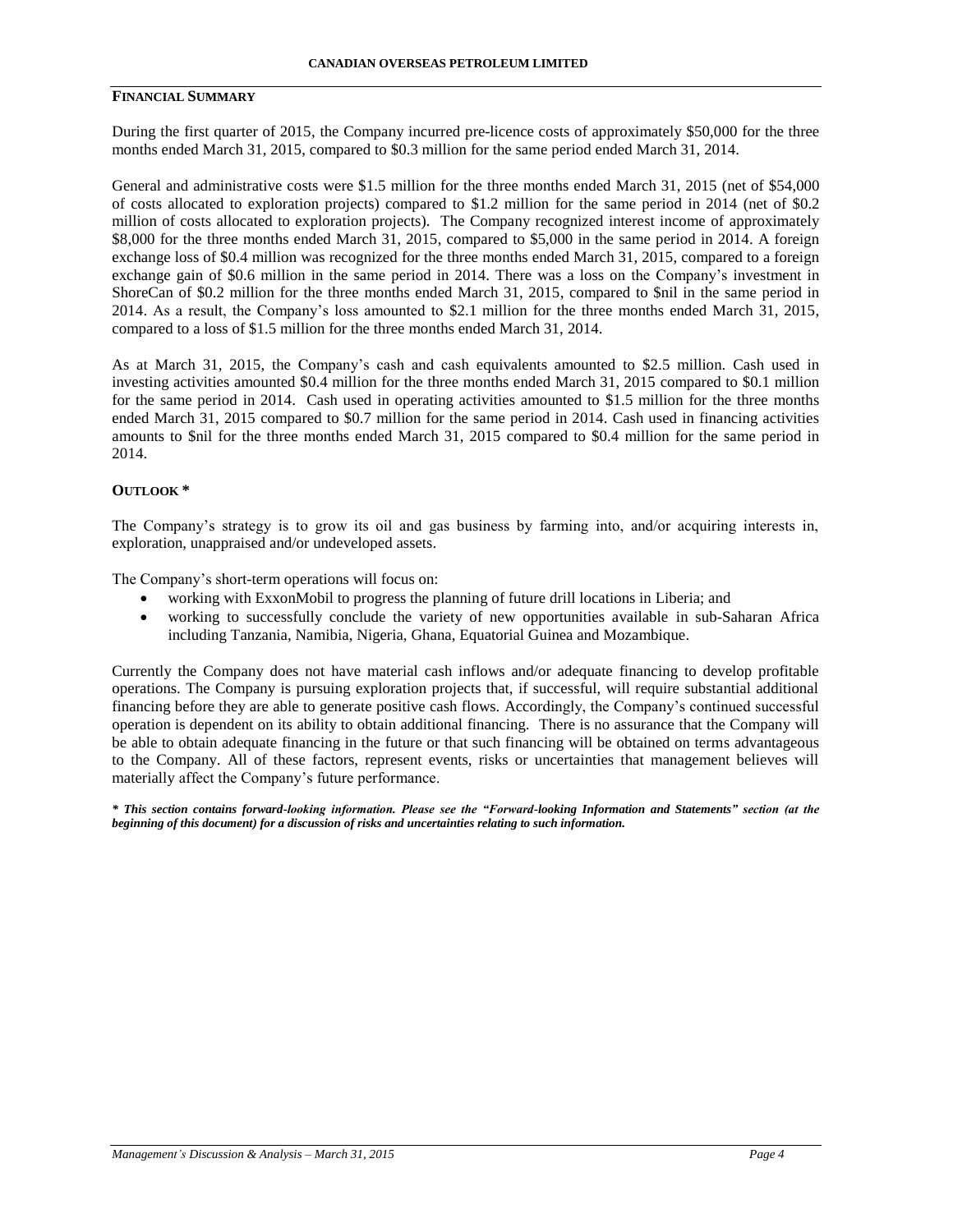# **SELECTED QUARTERLY INFORMATION**

### **DISCUSSION OF OPERATIONS**

The Company has not had significant revenue from operations in any of its last three financial periods. The following table summarizes the Company's financial results for the three months ended March 31, 2015 and 2014:

| $(S 000's)$ except per share                                                                                                                                                                      | <b>Three months</b><br>ended March 31,<br>2015          | <b>Three months</b><br>ended March 31,<br>2014   |
|---------------------------------------------------------------------------------------------------------------------------------------------------------------------------------------------------|---------------------------------------------------------|--------------------------------------------------|
| Pre-license costs<br>Administrative expenses<br>Stock-based compensation<br>Interest income<br>Derivative gain<br>Foreign exchange loss (gain)<br>Loss on investment in joint venture<br>Net loss | \$<br>50<br>1,501<br>(8)<br>(8)<br>379<br>205<br>2,132  | \$<br>255<br>1,224<br>(5)<br>(578)<br>912        |
| Per share loss<br>Outstanding common shares at March 31<br>Weighted average - basic<br>Cash used in operating activities                                                                          | \$<br>0.01<br>402,050,497<br>402,050,497<br>1,504<br>\$ | 0.00<br>\$.<br>333,717,720<br>333,717,720<br>745 |

# *Pre-Licence Costs*

l,

For the three months ended March 31, 2015, pre-license costs of \$50,000 related to sub-Saharan Africa (discussed in the "Expansion of sub-Saharan Portfolio" section). Pre-licence costs of \$0.3 million for the three months ended March 31, 2014, related to the Liberia project (discussed in the "Liberia" section).

### *Administrative Expenses*

A breakdown of administrative expenses are as follows:

|                                            | Three months ended    |       | Three months ended    |       |
|--------------------------------------------|-----------------------|-------|-----------------------|-------|
| $(S\ 000's)$                               | <b>March 31, 2015</b> |       | <b>March 31, 2014</b> |       |
| Administrative:                            |                       |       |                       |       |
| Payroll and related costs                  | \$                    | 605   | S                     | 610   |
| External directors' fees and related costs |                       | 137   |                       | 113   |
| Consulting services                        |                       | 188   |                       | 185   |
| Professional services                      |                       | 121   |                       | 50    |
| Travel expenses                            |                       | 178   |                       | 137   |
| Office expenses                            |                       | 215   |                       | 209   |
| Stock exchange and transfer agent fees     |                       | 42    |                       | 15    |
| Other general and administrative           |                       | 69    |                       | 59    |
| Costs allocated to exploration projects    |                       | (54)  |                       | (154) |
| Total administrative                       |                       | 1,501 |                       | .224  |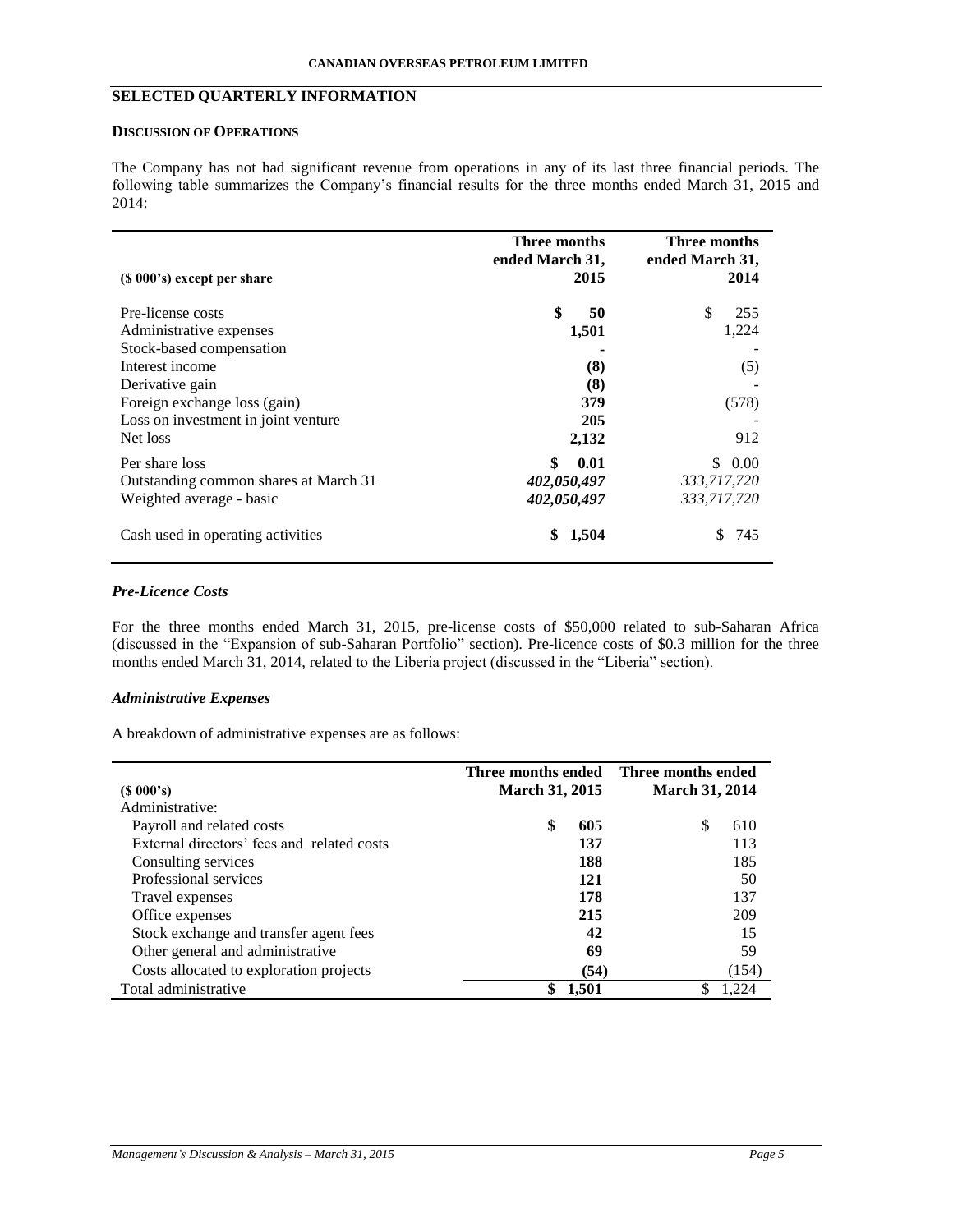# **DISCUSSION OF OPERATIONS (CONTINUED)**

Administrative expenses amounted to \$1.5 million for the three months ended March 31, 2015, compared to \$1.2 million for the same period in 2014, and are presented net of costs allocated to exploration projects, which amounted to \$54,000 for the three months ended March 31, 2015 and \$0.2 million in the same period in 2014. The increase in administration costs is mostly due to higher professional service fees during 2015 related to increased filing and regulatory costs, as well as additional travel expenses associated with international travel for opportunities discussed in the "Expansion of sub-Saharan Portfolio" section. The reduction in administrative costs allocated to exploration projects for the three months ended March 31, 2015 compared to the three months ended March 31, 2014 was a result of less time allocated to the Liberia project (discussed in the "Liberia" section) and New Zealand projects due to the dissolution of COPL New Zealand on February 23, 2015.

# *Stock-Based Compensation Expense\**

The Company has a stock option plan where the number of Class "A" common shares of the Company (the "Common Shares") reserved under the plan shall not exceed 10% of issued and outstanding Common Shares and the number reserved for any one individual may not exceed 5% of the issued and outstanding shares. The board of directors approved a Performance Share Unit Plan on April 15, 2014 ("the PSU Plan"), whereby a maximum of 5,000,000 common shares of the Company may be issuable to officers, employees and consultants of the Company and its subsidiaries under the same terms as the stock option plan.

Exercise prices for stock options granted are determined by the closing market price on the day before the date of grant. The fair value of each option granted is estimated on the date of grant using a Black-Scholes option pricing model (the assumptions used for the model are discussed in the notes accompanying the Company's audited consolidated financial statements for the years ended December 31, 2014 and 2013).

There were no stock options or common shares under the PSU Plan issued during the three months ended March 31, 2015 and no stock options were exercised during the three months ended March 31, 2015 and 2014.

Stock-based compensation expense of \$nil was recognized for the three months ended March 31, 2015 (2014 - \$nil).

*\* This section contains forward-looking information. Please see the "Forward-looking Information and Statements" section (at the beginning of this document) for a discussion of risks and uncertainties relating to such information.*

### *Interest Income*

Interest income earned was \$8,000 for the three months ended March 31, 2015, compared to \$5,000 for the same period ended March 31, 2014. The interest income relates to interest earned on cash held at banks.

# *Derivative Gain\**

The Company issued 888,889 share purchase warrants ("Warrants") which entitles the holder to purchase one Common Share of Canadian Overseas Petroleum Limited until April 4, 2016, at an exercise price of Great British Pounds ("GBP") 0.135 (\$0.224). A derivative liability was recognized in relation to the Warrants issued. The Warrants' exercise price is in GBP, the stock is traded in CAD and the Company's functional currency is USD. As there is variability in these exchange rates the Warrants are classified as a derivative financial instrument. As at March 31, 2015, the derivative liability was revalued and a derivative gain of \$8,000 was recognized compared to \$nil for the same period in 2014. The estimated derivative liability as at March 31, 2015, is valued at \$49,000, using a Black-Scholes option pricing model.

*\* This section contains forward-looking information. Please see the "Forward-looking Information and Statements" section (at the beginning of this document) for a discussion of risks and uncertainties relating to such information.*

### *Foreign Exchange Gain*

A foreign exchange loss of \$0.4 million was recognized for the three months ended March 31, 2015, and related mainly to the translation of cash and cash equivalents denominated in currencies other than USD compared to a \$0.6 million gain in the same period in 2014 related mainly to the translation of capitalized exploration and evaluation costs.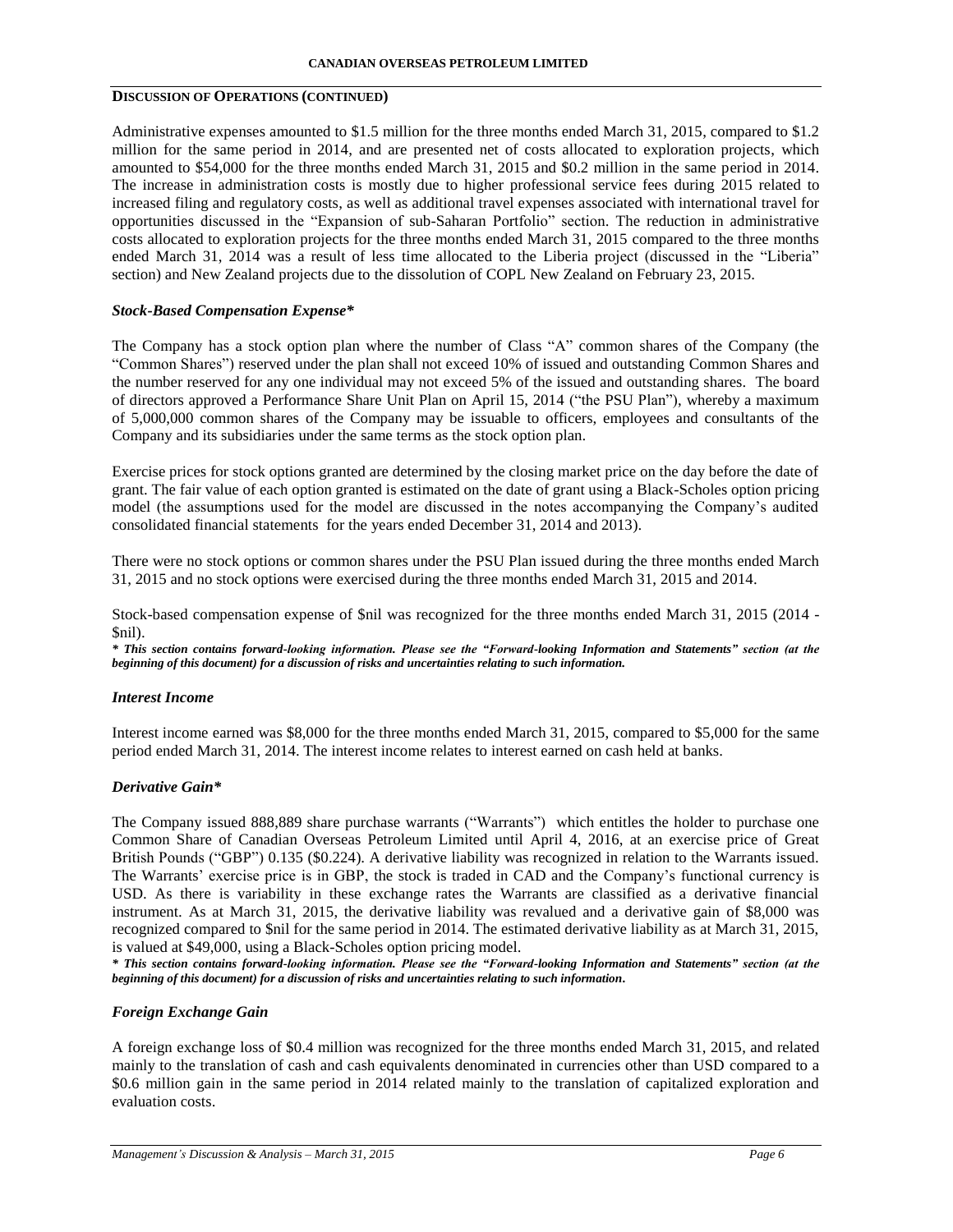# **DISCUSSION OF OPERATIONS (CONTINUED)**

#### *Loss on investment in joint venture*

The Company currently holds a 50% interest in a jointly controlled entity, ShoreCan, to focus on acquisitions of upstream oil and gas exploration, development and producing assets in sub-Saharan Africa. This represents the 50% share of the jointly controlled entity's net loss.

## **COMPARATIVE FINANCIAL POSITION ITEMS**

The following table summarizes the Company's financial position as at March 31, 2015, December 31, 2014 and January 1, 2014:

| (\$ 000's) except per share                                                                                             | March 31,                                                       | December 31,                                                   | January 1,                                                      |
|-------------------------------------------------------------------------------------------------------------------------|-----------------------------------------------------------------|----------------------------------------------------------------|-----------------------------------------------------------------|
|                                                                                                                         | 2015                                                            | 2014                                                           | 2014                                                            |
| Cash and cash equivalents<br>Exploration and evaluation assets<br>Total assets<br>Share capital<br>Shareholders' equity | \$<br>2.451<br>16,358<br>19,638<br>(117, 247)<br>(18,211)<br>\$ | S<br>4.705<br>16,305<br>21,705<br>(117, 247)<br>(20, 268)<br>S | \$<br>2,241<br>16,456<br>19,292<br>(109, 101)<br>(17, 545)<br>S |

Economic and industry factors and their respective impact on the Company for the quarter ended March 31, 2015, are substantially unchanged since the year ended December 31, 2014.

# *Cash and Cash Equivalents*

The decrease in cash and cash equivalents of \$2.2 million during the first three months of 2015 relates mainly to administrative and pre-license costs, as well as amounts paid for the investment in the ShoreCan joint venture.

# *Exploration and Evaluation Assets*

Exploration and evaluation assets ("E&E Assets") of \$16.4 million relate to the Liberia project as at March 31, 2015, compared to \$16.3 million as at December 31, 2014. The increase in E&E Assets for the first three months of 2015 relate to capitalized geological evaluation work in respect of its project in Liberia.

| $(S\ 000's)$                                                                                                             | March 31,<br>2015 | December 31,<br>2014    | January 1,<br>2014 |
|--------------------------------------------------------------------------------------------------------------------------|-------------------|-------------------------|--------------------|
| Capitalized exploration and evaluation costs<br>Net effect of foreign exchange<br>Exploration and evaluation written off | 16,358<br>۰<br>۰  | 16.942<br>(43)<br>(594) | 16.456             |
| Total capitalized exploration and<br>evaluation costs                                                                    | 16.358            | 16.305                  | 16.456             |

### *Total Assets*

Total assets decreased by \$1.9 million from \$21.7 million at December 31, 2014 to \$19.6 million as at March 31, 2015. This decrease is a result of the \$2.2 million decrease in cash and cash equivalents partially offset by the increase in the value of the capitalized E&E Assets and investments in the ShoreCan joint venture.

### *Share Capital and Shareholders' Equity*

The decrease in shareholders' equity of \$2.1 million from December 31, 2014 relates to the net loss for the three months ended March 31, 2015.

As at May 11, 2015, the Company had 402,050,497 Common Shares outstanding.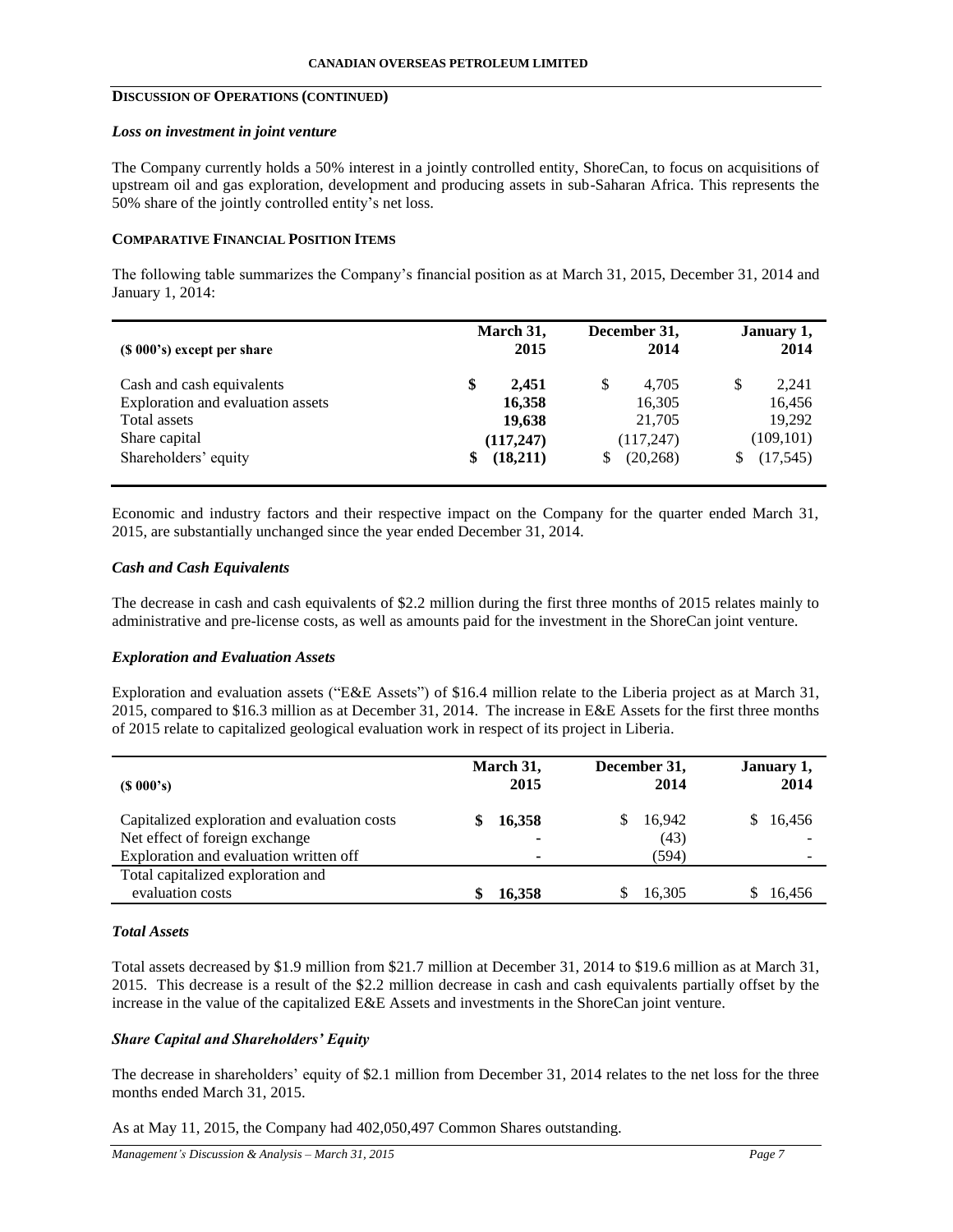# **SUMMARY OF QUARTERLY RESULTS**

Eight Most Recent Quarters:

| $(S\ 000's)$                        | <b>March 31, 2015</b> | December 31, 2014 | September 30, 2014 | June 30, 2014 |
|-------------------------------------|-----------------------|-------------------|--------------------|---------------|
| Revenue                             |                       | 16                |                    |               |
| Loss                                | (2,132)               | (1, 848)          | (2,017)            | (1,777)       |
| Loss per share - basic $\&$ diluted | (0.01)                | (0.00)            | (0.01)             | (0.01)        |
|                                     |                       |                   |                    |               |
| $(S\ 000's)$                        | <b>March 31, 2014</b> | December 31, 2013 | September 30, 2013 | June 30, 2013 |
| Revenue                             |                       | 13                |                    |               |
| Loss                                | (912)                 | (3,620)           | (1, 542)           | (1,611)       |
| Loss per share - basic $\&$ diluted | (0.00)                | (0.01)            | (0.00)             | (0.01)        |

The 2015 quarter loss represents the Company's administrative, pre-license costs and depreciation offset by a gain on the revaluation of the derivative and a foreign exchange gain. The first quarter of 2015 includes a net loss on investment in ShoreCan of \$0.2 million. The change in losses from period to period is mostly due to fluctuating foreign exchange gains and losses, as described below.

The 2014 quarterly losses mainly represent the Company's administrative, pre-license costs and fluctuating foreign exchange gains or losses. The reduction in the loss for the first quarter of 2014 compared to the second quarter of 2014 was a result of a \$0.6 million foreign exchange gain in the first quarter compared to a loss of \$0.5 million in the second quarter. During the third quarter of 2014, the Company derecognized previously capitalized evaluation and exploration assets of \$0.7 million related to its New Zealand license, which was offset by a foreign exchange gain of \$0.7 million. Administrative expenses in the third quarter of 2014 were higher due to increased consulting fees related to financing and international travel for new projects. During the fourth quarter of 2014, the net loss was down due to the absence of the derecognition of the exploration and evaluation expense, offset by an increase in administrative expenses due to increased professional fees and international travel for new projects.

The 2013 quarterly losses mainly represent the Company's administrative, pre-license costs and fluctuating foreign exchange gains or losses. The third quarter saw a reduction in the administration costs due to reduced consulting and professional services as well as a change in the composition of the board of directors. This was offset by foreign exchange fluctuations resulting in a foreign exchange loss for the third quarter. In addition, during the fourth quarter of 2013, \$1.5 million of stock-based compensation expense was recognized in relation to stock options granted to the Company's directors, officers, employees and consultants.

# **FINANCIAL INSTRUMENTS\***

The Company's financial instruments consist of cash, short-term deposits, credit card and other deposits, loans, accounts receivable, as well as accounts payable, accrued liabilities and derivative liability. It is management's opinion that the Company is not currently exposed to significant interest and/or credit risks arising from these financial instruments and that the fair value of these financial instruments approximates their carrying value.

To mitigate a portion of its exposure and to the extent it is feasible, the Company keeps its funds in currencies applicable to its known short-term commitments. No assurance can be given that such management of risk exposure will offset and/or eliminate the foreign exchange fluctuations.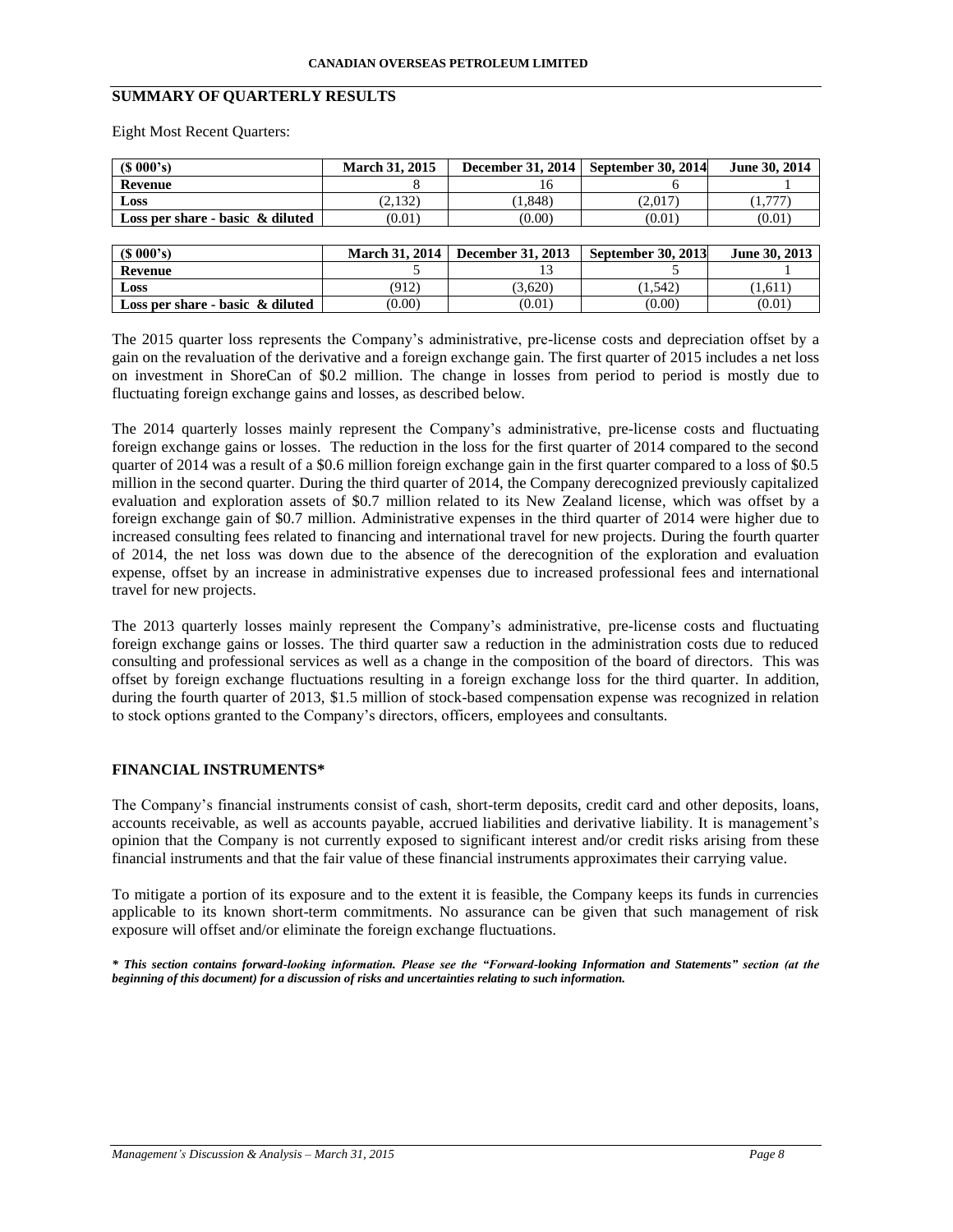# **SHARE CAPITAL**

The Company is authorized to issue an unlimited number of common and preferred shares.

As at March 31, 2015, there were 402,050,497 Common Shares issued and outstanding.

As at March 31, 2015, the Company also had the following outstanding securities other than Common Shares:

- 28,065,000 stock options issued and outstanding to purchase Common Shares with an average exercise price of \$0.49 per Common Share and a remaining contractual life of one to four years; and
- 51,443,889 share purchase warrants issued and outstanding to purchase Common Shares with an average exercise price of \$0.36 per share and a remaining contractual life of two to three years.

#### **COMMITMENTS AND CONTRACTUAL OBLIGATIONS\***

As at March 31, 2015, the Company has the following commitments:

|              | Total | Less than       | <b>One to Three</b> | Four to           | <b>After Five</b> |
|--------------|-------|-----------------|---------------------|-------------------|-------------------|
| In $$000's$  |       | <b>One Year</b> | Years               | <b>Five Years</b> | <b>Years</b>      |
| Office lease | 2.727 | 584             | 1.169               | 974               | <b>Sec. 3</b>     |

The Company is committed under an operating lease agreement for the rental of office space in Calgary, Canada. The approximate lease payments total \$2.7 million and are payable over the next five years.

As at March 31, 2015, the jointly controlled entity ShoreCan, in which the Company holds a 50% interest in, has commitments of \$0.3 million for annual license fees due in the fourth quarter of 2016 and \$7.0 million which relate to a minimum work programme to be carried out by the second quarter of 2017, under its exploration license in Namibia. In the event that the acquisition of seismic data does not occur in accordance with the work programme, there is no financial penalty to ShoreCan and the license is subject to forfeiture after that date. ShoreCan is currently exploring alternatives for raising sufficient capital to complete the minimum work programme, and plans to proceed under the terms of the exploration license. ShoreCan has capitalized costs in Namibia of \$0.3 million as at March 31, 2015 (December 31, 2014 - \$nil).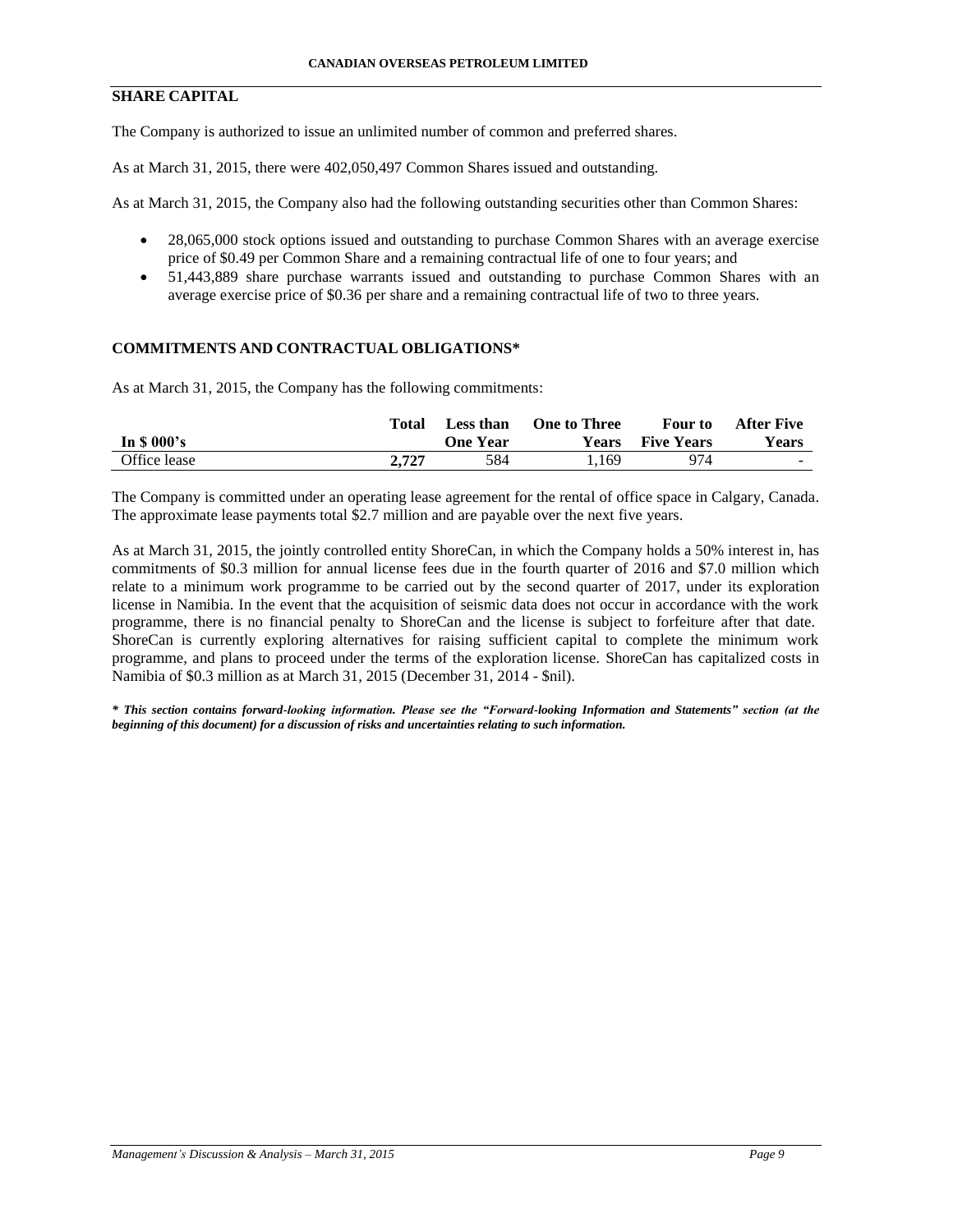# **LIQUIDITY AND CAPITAL RESOURCES\***

As of March 31, 2015, the Company had a working capital of approximately \$1.5 million, shareholders' equity of \$18.2 million and cash of \$2.5 million.

For the three months ended March 31, 2015, the Company's cash used in operating activities amounted to \$1.5 million compared to \$0.7 million for the three months ended March 31, 2014, and related mainly to administrative costs as well as pre-license costs related to the Liberia project.

During 2014, the Company issued 17,777,777 Common Shares at a price of GBP 0.135 (\$0.224) for gross proceeds of GBP 2.4 million (\$4.0 million). The agents were paid cash commission and fees of GBP 0.3 million (\$0.4 million) representing 5.0% of the gross proceeds of the public offering. Other expenses related to the public offering amounted to approximately \$1.1 million. The Company also issued 888,889 Common Share purchase warrants to its agent as compensation warrants, which entitles the holder to purchase one Common Share of COPL for the period until April 4, 2016, at an exercise price of GBP 0.135 (\$0.224). The fair value of the Warrants issued was recognized as share issue costs and estimated at \$0.1 million using a Black-Scholes option pricing model (the assumptions used for the model are discussed in the notes accompanying the Company's audited consolidated financial statements for years ended December 31, 2014 and 2013).

During 2014, the Company also closed a short form prospectus in connection with a marketed offering of units of the Company ("2014 Offering"). Each Unit consisted of one Common Share and one share purchase warrant (the "Offering Warrant"). Each Offering Warrant entitles the holder thereof to purchase one Common Share at an exercise price of CAD \$0.40 (\$0.37) per Common Share on or before the date that is 36 months following the closing date. The Company issued 50,555,000 Units at a price of CAD \$0.20 (\$0.18) per Unit, for aggregate proceeds of approximately \$9.2 million pursuant to the 2014 Offering. The agents were paid a cash commission of \$0.2 million as well as \$0.5 million representing 5.0% of the gross proceeds. Other expenses related to the offering of Units amounted to approximately \$0.3 million. The fair value of the Offering Warrants issued was netted against proceeds from share capital and estimated at \$2.6 million using a Black-Scholes option pricing model (the assumptions used for the model are discussed in the notes accompanying the Company's audited consolidated financial statements for the years ended December 31, 2014 and 2013). The Company has used the funds received from the 2014 Offering to fund its acquisition and processing of seismic data in connection with evaluating Nigeria and West Africa Transform Margin opportunities and for general and administrative expenses and corporate development, as originally disclosed.

Currently, the Company does not have material cash inflows and/or adequate financing to develop profitable operations. The Company is pursuing exploration projects that, if successful, will require substantial additional financing before they are able to generate positive cash flows. Accordingly, the Company's planned growth and future development activities are dependent on its ability to obtain additional financing. There is no assurance that the Company will be able to obtain adequate financing in the future or that such financing will be obtained on terms advantageous to the Company.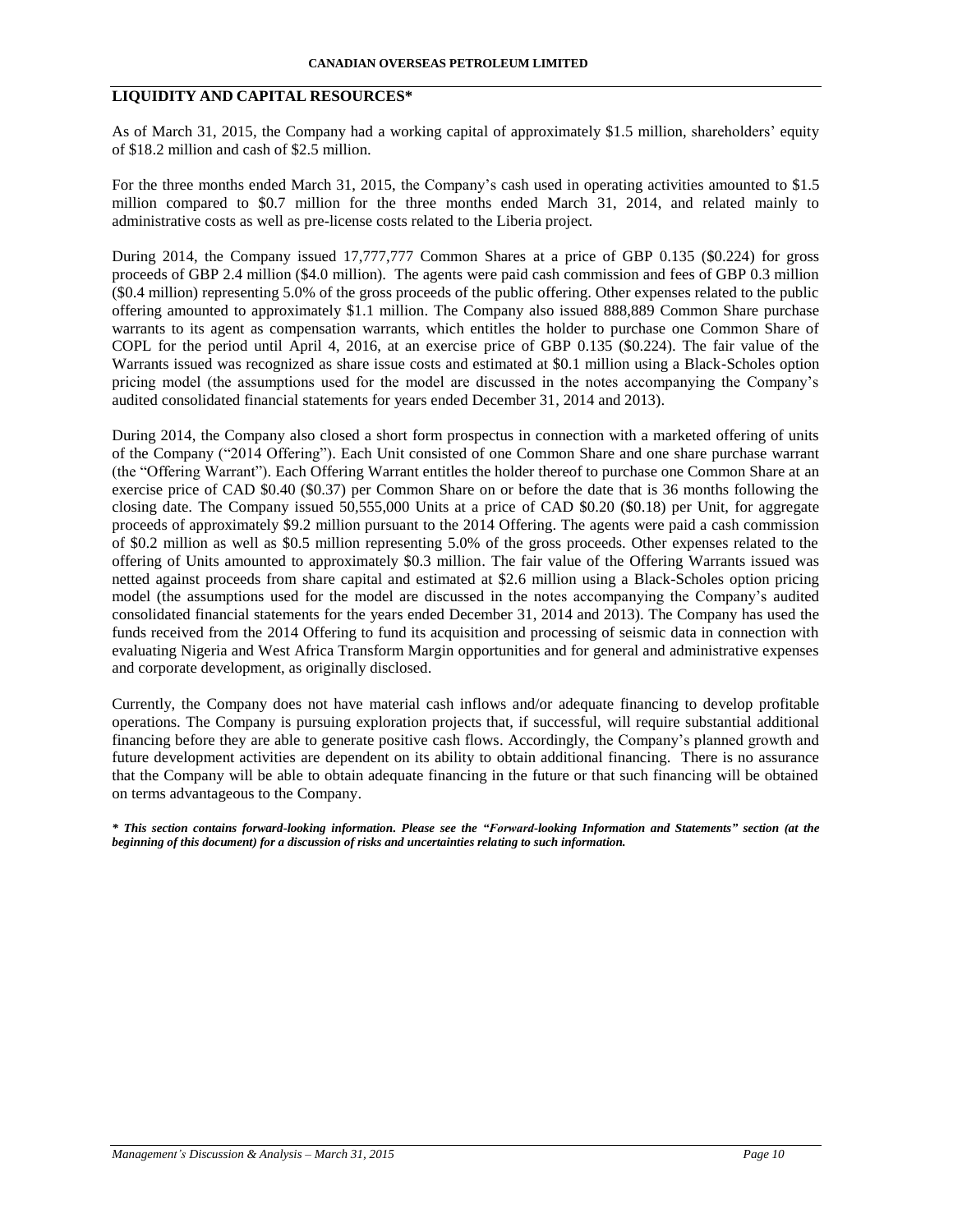# **ACCOUNTING PRONOUNCEMENTS**

## **SIGNIFICANT ACCOUNTING POLICY CHANGES\***

# *Change in Functional and Presentation Currency*

Effective January 1, 2015, the functional currency was changed from CAD to USD for the Company. The measurement change is due to the focus of the Company in sub-Saharan Africa, for which costs are denominated in USD. As a result of the Company's focus in areas with USD functional currencies, the Company has also redenominated the intercompany debt agreements to USD.

Transactions denominated in foreign currencies are translated at the exchange rate prevailing on the transaction date. At each period end, monetary assets and liabilities denominated in a foreign currency are translated at the exchange rate prevailing at the period end date. All differences are recognized in net earnings. Non-monetary assets, liabilities and transactions denominated in a foreign currency and measured at historical cost are translated at the exchange rate in effect at the transaction date. Non-monetary items measured at fair value are translated using the exchange rates at the date when the fair value was determined.

For the purpose of consolidation, assets and liabilities of foreign subsidiaries are translated from their functional currency to USD using the exchange rate prevailing at the period end date. The statements of comprehensive loss and cash flows are translated using the average exchange rates for the period. Foreign exchange differences resulting from such transactions are recorded in Shareholders' Equity as accumulated other comprehensive income.

The change in presentation currency is to better reflect the Company's business activities and to improve investors' ability to compare the Company's financial results. This change has been applied retrospectively as if the new presentation currency had always been the Company's presentation currency. The statements of comprehensive income (loss) were translated at the average exchange rates for the reporting period or at the exchange rate prevailing at the date of the transaction. Exchange differences arising on translation were taking into cumulative translation adjustment in shareholder's equity. As a result, the effect on the Company's financial disclosure is that previously released disclosure of the Company may not be comparable to disclosure released by the Company after the date of adoption of this change in presentation currency. For comparative balances, assets and liabilities are translated at the rate prevailing at the reporting date. Management does not expect that this change in presentation currency will have an effect on the business of the company.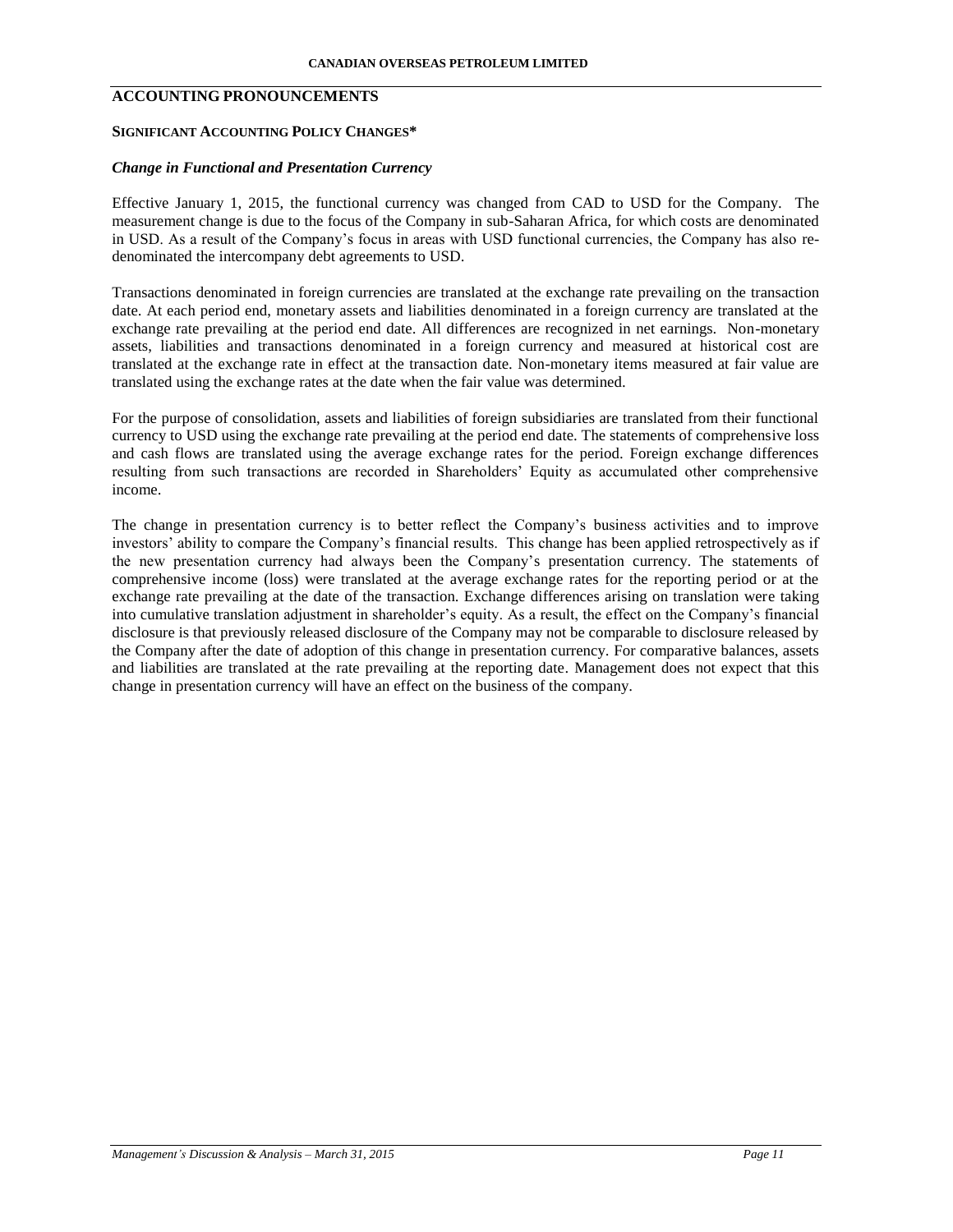## **SIGNIFICANT ACCOUNTING POLICY CHANGES (CONTINUED)**

# *Change in Functional and Presentation Currency (continued)*

For comparative purposes, the statement of financial position as at December 31, 2014 and January 1, 2014 includes adjustments to reflect the change in accounting policy resulting from the change in presentation currency to USD. The amounts previously reported in CAD as shown below have been translated into USD at the December 31, 2014 and January 1, 2014 exchange rate. The effect of the translation is as follows:

| As at January 1, 2014 (\$ 000's) | As previously<br>reported CAD | As translated into<br><b>USD</b> |
|----------------------------------|-------------------------------|----------------------------------|
| Current assets                   | \$<br>2,762                   | \$<br>2,599                      |
| Non-current assets               | 17,753                        | 16,693                           |
| <b>TOTAL ASSETS</b>              | \$20,515                      | \$19,292                         |
| Current liabilities              | 1,859                         | 1,747                            |
| Non-current liabilities          |                               |                                  |
| <b>TOTAL LIABILITIES</b>         | \$<br>1,859                   | \$<br>1,747                      |
| As at December 31, 2014          |                               |                                  |
| Current assets                   | \$<br>6,035                   | \$<br>5,203                      |
| Non-current assets               | 19,137                        | 16,502                           |
| <b>TOTAL ASSETS</b>              | \$25,172                      | \$21,705                         |
| Current liabilities              | 1,601                         | 1,380                            |
| Non-current liabilities          | 66                            | 57                               |
| <b>TOTAL LIABILITIES</b>         | \$<br>1,667                   | \$<br>1,437                      |

For comparative purposes, the Consolidated Statements of Comprehensive Loss for the period ended March 31, 2014 includes adjustments to reflect the change in accounting policy resulting from the change in presentation currency to USD. The amounts previously reported in CAD as shown below have been translated into USD at the 2014 average exchange rate or the rate in effect at the date of the transaction. The effect of the translation is as follows:

| For the three months ended March 31, 2014 $(S\ 000's)$              | As previously<br>reported CAD | As translated into<br><b>USD</b> |
|---------------------------------------------------------------------|-------------------------------|----------------------------------|
| Pre-license costs                                                   | (282)<br>\$                   | (255)<br>\$                      |
| Administrative                                                      | (1,337)                       | (1,224)                          |
| Depreciation                                                        | (17)                          | (16)                             |
| Interest income                                                     | 6                             | 5                                |
| Foreign exchange gain                                               | 638                           | 578                              |
| Net loss                                                            | (992)                         | (912)                            |
| Gain (loss) due to presentation currency                            | 33                            | (618)                            |
| Comprehensive Loss for the period                                   | (959)<br>\$.                  | (1,530)<br>S                     |
| <b>Loss and Comprehensive Loss per share</b><br>(basic and diluted) | \$(0.00)                      | \$(0.00)                         |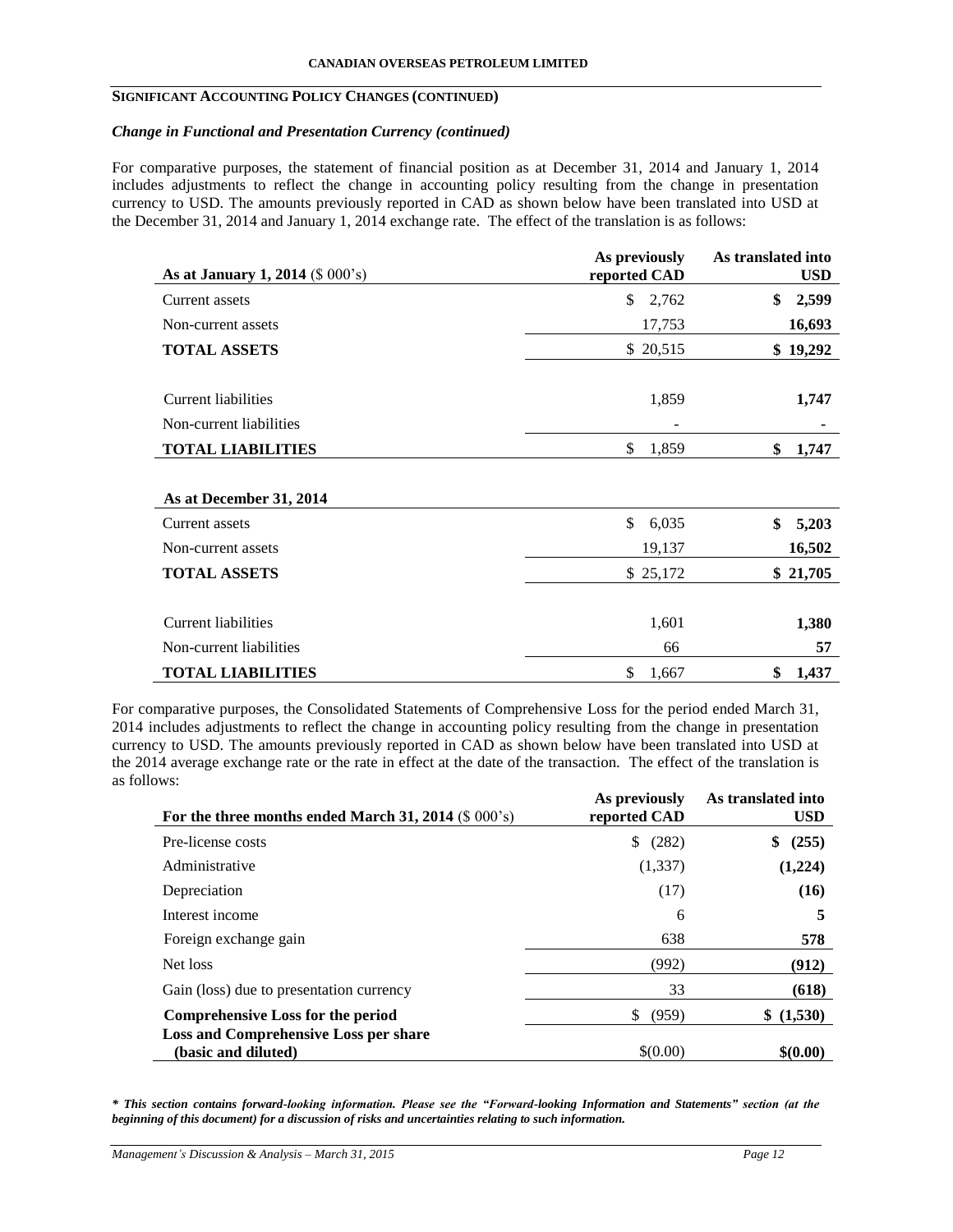# **CRITICAL ACCOUNTING ESTIMATES**

The preparation of the financial statements requires the Company to make estimates, assumptions and judgements in applying the Company's accounting policies and practices, which may have a significant impact on the financial results reported by the Company. Actual results could differ from estimated amounts, and those differences may be material. A comprehensive discussion of the Company's significant critical accounting estimates is contained in the audited consolidated financial statements for the years ended December 31, 2014 and 2013.

# **DISCLOSURE CONTROLS AND PROCEDURES**

The Company's Chief Executive Officer and Chief Financial Officer have designed disclosure controls and procedures ("DC&P"), or caused it to be designed under their supervision, to provide reasonable assurance that material information relating to the Company is made known to them by others, particularly during the period in which the annual filings are being prepared, and information required to be disclosed by the Company in its annual filings, interim filings or other reports filed or submitted by it under securities legislation is recorded, processed, summarized and reported within the time periods specified in securities legislation. Management of COPL, including the Chief Executive Officer and Chief Financial Officer, evaluate the effectiveness of the Company's DC&P annually.

# **INTERNAL CONTROLS OVER FINANCIAL REPORTING**

The Company's Chief Executive Officer and Chief Financial Officer are responsible for establishing and maintaining internal control over financial reporting ("ICFR"). They have designed ICFR, or caused it to be designed under their supervision, to provide reasonable assurance regarding the reliability of financial reporting and the preparation of financial statements for external purposes in accordance with IFRS.

No material changes in the Company's ICFR were identified during the three month period ended March 31, 2015, that have materially affected, or are reasonably likely to materially affect the Company's ICFR. It should be noted that a control system, including the Company's disclosure and internal controls procedures, no matter how well conceived, can provide only reasonable, but not absolute, assurance that the objectives of the control system will be met and it should not be expected the disclosure and internal control procedures will prevent all errors or fraud. In reaching a reasonable level of assurance, management necessarily is required to apply its judgment in evaluating the cost/benefit relationship of possible controls and procedures.